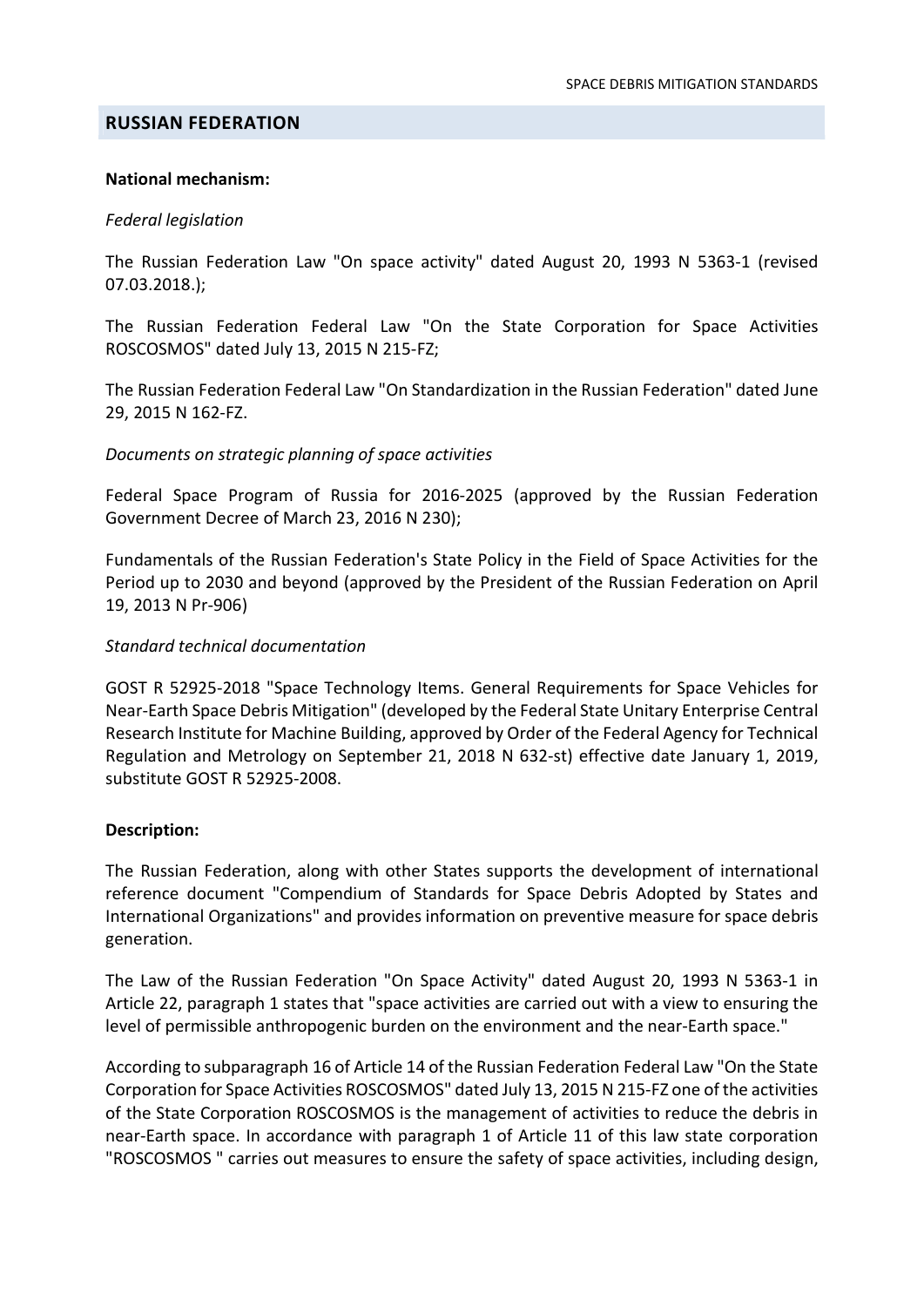manufacture, testing, use (operation), and utilization of rocket and space equipment, strategic military rocketry, space objects and space infrastructure.

The Russian Federation Federal Law "On Standardization in the Russian Federation" dated June 29, 2015 N 162-FZ prescribes rules for the use of the Russian Federation national standards and shapes basic goals, principles of standardization, including in defense and state security, establishes the legal status of a national system of standardization and its members, determines the standardization documents, the authority of the Russian Federation national standards body and other matters concerning maintenance of standardization activities in the framework of the national standardization system that meets best international practice and international agreements in this domain. The law is aimed at consolidation the role of standardization for the technical re-equipment and manufacturing improvements, introduction of innovative solutions and bringing national legislation into line with the World Trade Organization Agreement on technical barriers to trade based on the application of the Code of Good Practice for the development, adoption and application of standards.

In the Russian Federation works to limit technogenic pollution in near-Earth space are carried out in accordance with the Federal Space Program of Russia for 2016-2025 years, programmer purpose is to provide the state policy regarding space activities on the basis of the deployment and maintenance of the required constellation of spacecraft to provide socio-economic services, science and international cooperation, including protection of the population and territories from natural and man-made emergencies, as well as implementation of a manned program, construction of launch vehicles and facilities, research and technological groundwork future-oriented space complexes and systems.

In accordance with subparagraph e) of paragraph 18 of section VII "Fundamentals of the Russian Federation's State Policy in the Field of Space Activities for the Period up to 2030 and beyond" one of the objectives of international cooperation in space activities is active participation of Russia in investigations and solution at international level of problems associated with the technogenic pollution of near-Earth space, including the prevention of the formation and disposal of debris from the area of spacecraft operational orbits.

In subparagraph d) of paragraph 19 of Section VIII of the foregoing Fundamentals one of the tasks on the provision of safe space activities is to ensure the environmental safety of space activities, the adoption of technologies and designs that reduce space debris at launches and operation of rocket and space equipment.

GOST R 52925-2018 "Space Technology Items. General Requirements for Space Vehicles for Near-Space Debris Mitigation."

General requirements for the prevention of space debris in the performance of full-time operations should be:

- elimination of space debris particles generation produced by the separation devices of upper stages and spacecraft payload that are performed based on pyro-, pilot-operated check valves, pushers of various types of safety caps and springs of spacecraft devices, as well as fragments ejection equipment based separation explosive bolts, elongated shaped charges, pyro-cutter and pyro-guillotine;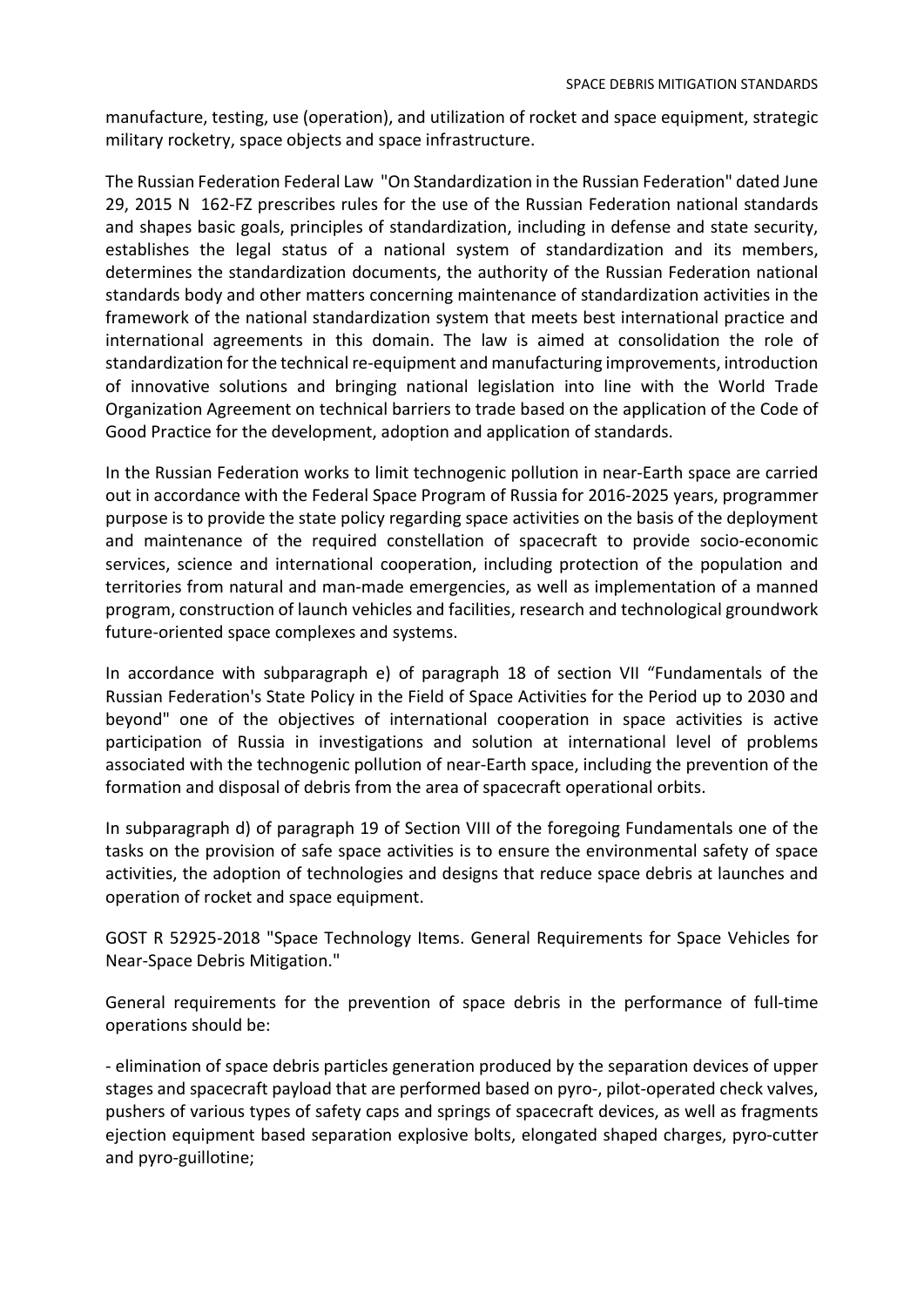- elimination of particles ejection nozzle plugs, nozzle caps and other elements of the engine units;

- retracting cable inside the spacecraft after the use of cable systems;

- elimination of solid debris emission in the near-Earth space by using the manned space vehicles;

- elimination of propulsion system separation from orbital assets intended to operate in the protected low earth orbit's (LEO) and geostationary orbit (GEO). If the separation of propulsion system is inevitable, it should be performed on such an orbit, while passing it propulsion system will always be outside the protected areas of LEO and GEO;

- elimination of solid-solid products of combustion engines emission in the protected areas of LEO and GEO.

Scheduled operations are possible for separation of orbiters with nuclear power sources on board and launch vehicles if they meet radiation safety requirements.

#### Prevention of unintended brake-up of spacecraft during operation

Design and development of space equipment must include analysis of the possible effects and failures that could lead to accidental break-up of this equipment.

In operation, one should periodically check the space equipment to identify and predict events that may lead to their break-up or loss of control. The design documentation for the development of space assets should allow for activities to be carried out in case of such events, including activities to de-orbit space vehicles and their passivation, in the case of impossibility to prevent these events.

#### Prevention of intentional destruction of spacecraft

Spacecraft should be designed and developed so that to avoid the intentional destruction (selfdestruction, intentional collision and etc.), as well as other actions that may result in generation of debris and significant increase the risk of collision with space objects were excluded.

Self-destruction of space equipment is considered acceptable immediately before their reentry to reduce the risk of large space objects impact. Self-destruction is not permitted on regular orbits of space vehicles (including special spacecrafts).

#### Preventing the break-ups of space equipment at the end of their mission

To prevent (minimizing the likelihood of occurrence) of accidental explosions of spacecraft after their active operation the following is necessary:

#### a) Execute passivation:

1) Removing the residual propellant from the fuel tanks of spacecraft, as well as residues of propellant and gas pressurization of all cavities of propulsion systems by afterburning or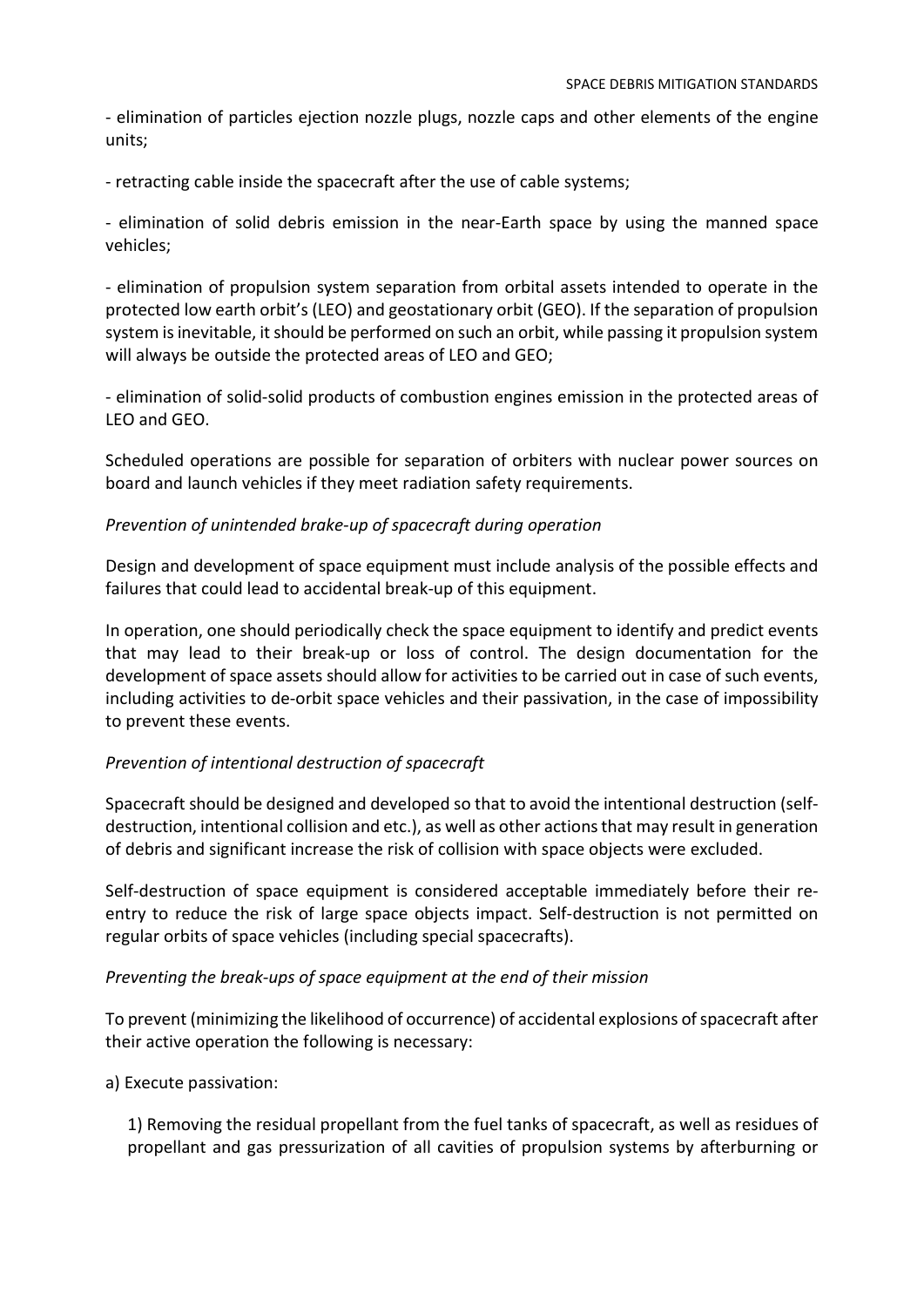drainage to prevent accidental damage due to pressurization or chemical reactions under the influence of space factors;

2) Discharging the batteries and breaking charging lines;

3) Blowing gas from the high pressure cylinders to a pressure level guaranteeing the absence of possibility of any rapture and break-up, leading to the formation of space debris;

4) Discharging (de-spin) of momentum wheels, gyroscopes and other similar mechanical devices;

b) Designing of space equipment pyrotechnic elements so that to exclude their operation under the action of impact effect of space debris particles.

#### Preventing spacecraft collisions with space objects

Collision risk with cataloged space objects assessment should be executed for launched space vehicles when planning their launch and the appropriate selection of time slots should be performed in order to minimize the risk of collisions if possible.

In the programs of long-term orbital manned flight one must provide measures to reduce the probability of collision with cataloged space objects.

The spacecraft design should provide maximum protection against the destruction of critical components and systems (failure which could result in loss of space equipment) in a collision with the space debris.

The unmanned orbital flight programs (if technically possible) should also be provided for activities to reduce the probability of collision with cataloged space objects.

Deorbiting of spacecraft, upper stages and orbital rockets stages upon completion of their functioning to disposal zone or on orbits with a limited term of ballistic existence.

The deorbiting success rate for spacecraft, booster and the orbital stages of launch vehicle should be at least 0.8.

This probability is calculated based on the reliability of subsystems used for disposal. At the end of the operation of spacecraft, booster and launch vehicle orbital stages must have all sufficient resources to carry out the disposal.

Spacecraft and launch vehicle orbital stages, operating in geostationary orbit, at the end of the operation shall be deorbited above the geostationary orbit so as to avoid collision with the space objects which continue to be in geostationary orbit. Excess of the perigee height of the disposal orbit over the geostationary orbit (in kilometers) calculated using the formula:

## 235+ (1000 CR A/m),

wherein 235 - the sum of the upper limit of the protected area of its altitude GEO (200 km) and maximum deviations spacecraft orbit due to luni-solar and geopotential perturbations (35 km);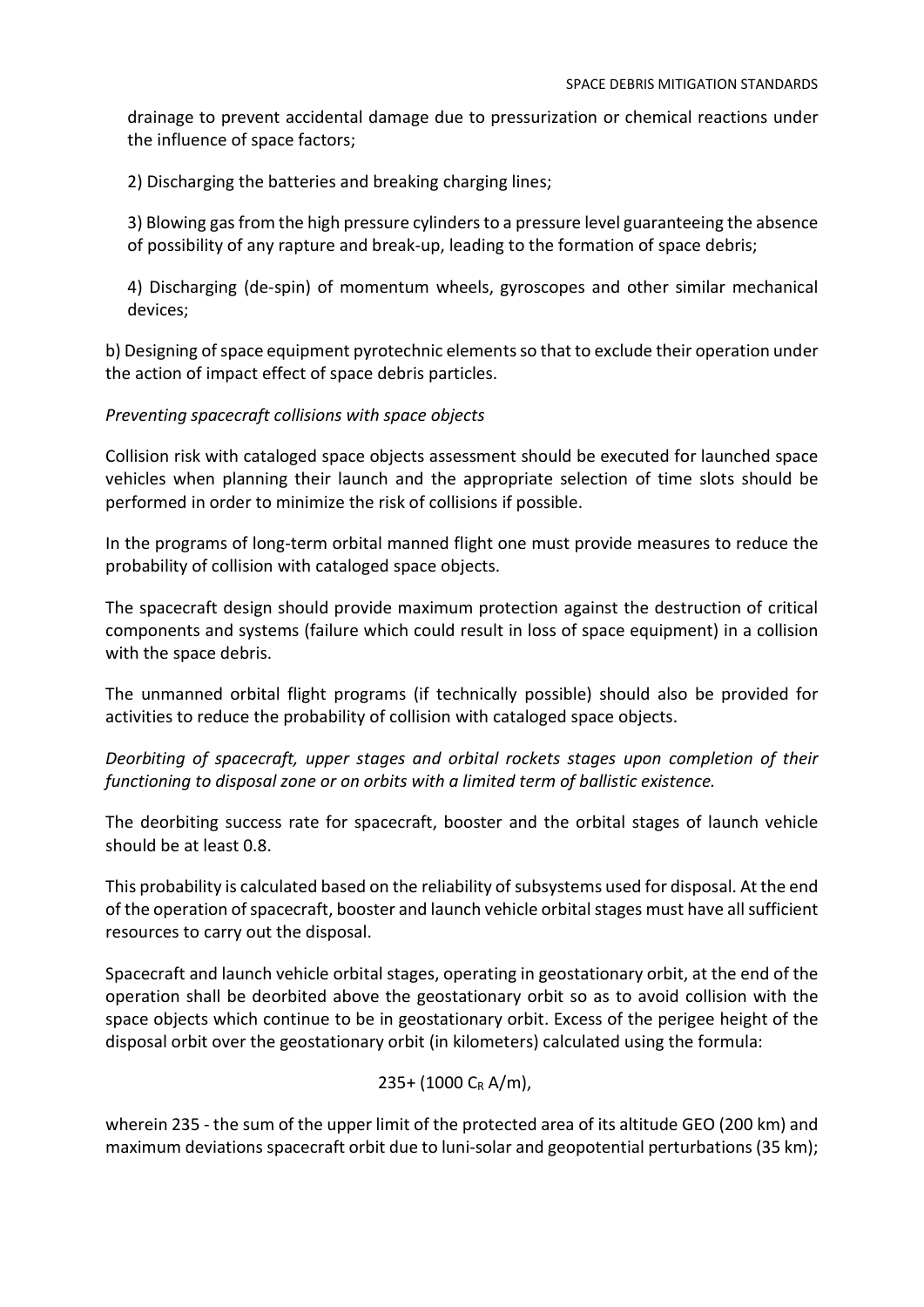$C_R$  - Solar radiation pressure coefficient (usually within 1-2) kg/m;

A/m - the ratio of the spacecraft cross-sectional area to its mass after the end of normal operation and passivation,  $m^2/kg$ .

After deorbiting the spacecraft and launch vehicle orbital stages must have a perigee altitude above GEO enough so that destabilizing forces were not the cause of the return of spacecraft and launch vehicle orbital stages in the protected area of the geostationary orbit for 100 years.

The eccentricity of the disposal orbit should not exceed 0.003 for spent spacecraft and launch vehicle orbital stages in GEO.

All spacecraft and launch vehicle orbital stages that remain in the area of LEO or passing it through (including space objects at high elliptical orbits), or may be there during subsequent motion, must pass to the orbit, which suits one of the following conditions:

- the estimated duration of passive ballistic existence should not exceed 25 years resulted by the forces arise;

- to exclude the possibility of entering into the protected area of LEO the perigee of disposal orbit should be sufficient for destabilizing forces not to cause its return to the protected area of the LEO for 100 years.

Orbiters which construction does not provide for the possibility of changing orbit parameters and maneuvering after the end of their operation, should be passed into orbit in LEO region with estimated time of passive ballistic existence of no more than 25 years.

For orbiters with on-board radioactive, toxic or other harmful substances, de-orbiting should be carried out so as to prevent unacceptable contamination by these substances of the atmosphere or the Earth's surface.

# Applicability:

National procedures of the Russian Federation (federal legislation and documents of strategic planning of space activities) are legally binding and provide legal regulation of industrial enterprises of the rocket and space industry and research organizations involved in space activities.

GOST R 52925-2018 "Space Technology Items. General Requirements for Space Vehicles for Near-Earth Space Debris Mitigation" is not legally binding, but its requirements apply to newly created and modernized spacecraft scientific, socio-economic (including exploring deep space), commercial and special (defense) purpose in accordance with the technical specifications.

The standard requirements apply at all stages of the space equipment life-cycle specification development, design, construction, production, operation and disposal.